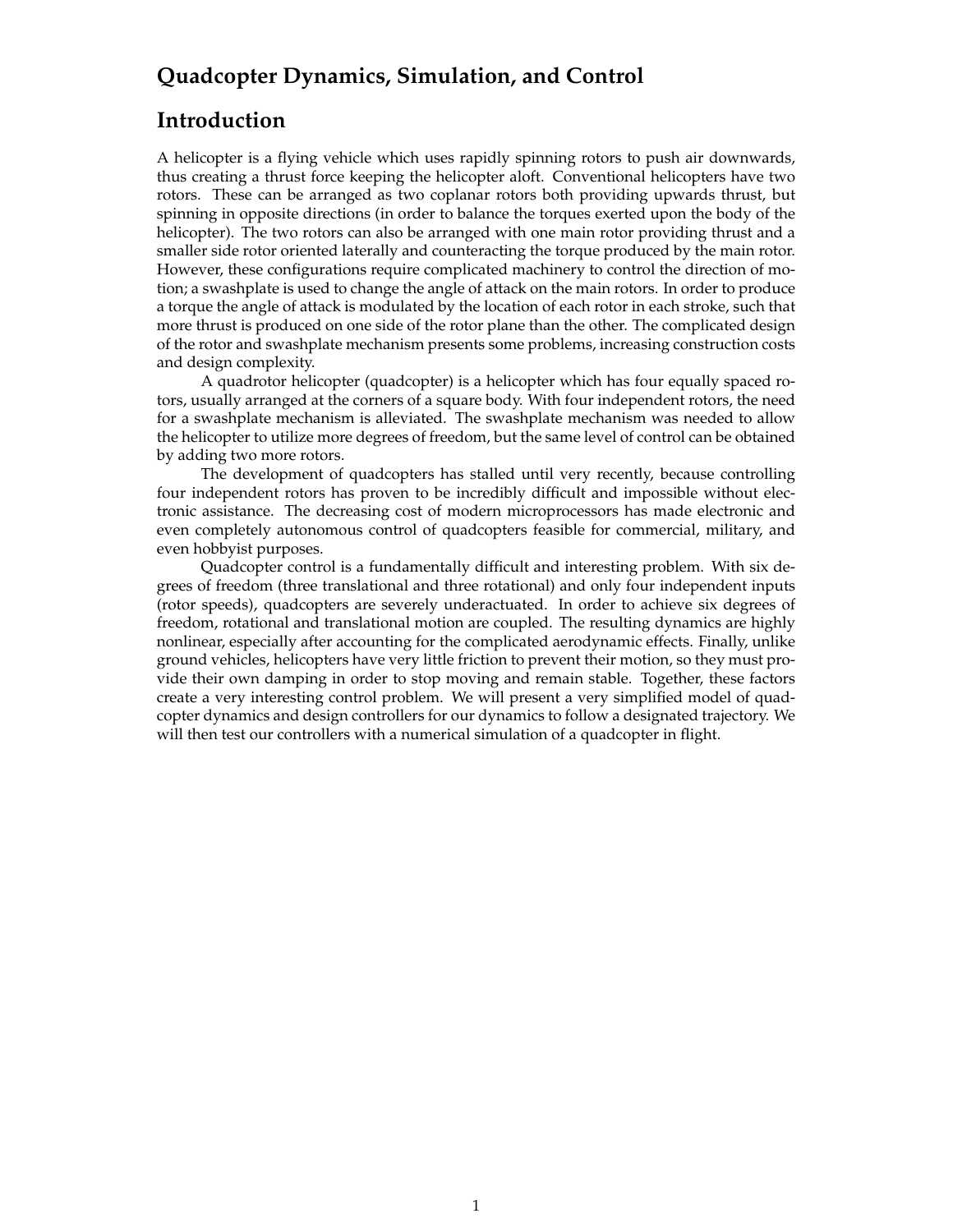## **Quadcopter Dynamics**

We will start deriving quadcopter dynamics by introducing the two frames in which will operate. The inertial frame is defined by the ground, with gravity pointing in the negative *z* direction. The body frame is defined by the orientation of the quadcopter, with the rotor axes pointing in the positive *z* direction and the arms pointing in the *x* and *y* directions.



Quadcopter Body Frame and Inertial Frame

#### **Kinematics**

Before delving into the physics of quadcopter motion, let us formalize the kinematics in the body and inertial frames. We define the position and velocity of the quadcopter in the inertial frame as  $x = (x, y, z)^T$  and  $\dot{x} = (\dot{x}, \dot{y}, \dot{z})^T$ , respectively. Similarly, we define the roll, pitch, and yaw angles in the body frame as  $\theta = (\phi, \theta, \bar{\psi})^T$ , with corresponding angular velocities equal to  $\dot{\theta} = (\dot{\phi}, \dot{\theta}, \dot{\psi})^T$ . However, note that the angular velocity vector  $\omega \neq \dot{\theta}$ . The angular velocity is a vector pointing along the axis of rotation, while  $\hat{\theta}$  is just the time derivative of yaw, pitch, and roll. In order to convert these angular velocities into the angular velocity vector, we can use the following relation:

$$
\omega = \begin{bmatrix} 1 & 0 & -s_{\theta} \\ 0 & c_{\phi} & c_{\theta} s_{\phi} \\ 0 & -s_{\phi} & c_{\theta} c_{\phi} \end{bmatrix} \dot{\theta}
$$

where  $\omega$  is the angular velocity vector in the body frame.

We can relate the body and inertial frame by a rotation matrix *R* which goes from the body frame to the inertial frame. This matrix is derived by using the ZYZ Euler angle conventions and successively "undoing" the yaw, pitch, and roll.

$$
R = \begin{bmatrix} c_{\phi}c_{\psi} - c_{\theta}s_{\phi}s_{\psi} & -c_{\psi}s_{\phi} - c_{\phi}c_{\theta}s_{\psi} & s_{\theta}s_{\psi} \\ c_{\theta}c_{\psi}s_{\phi} + c_{\phi}s_{\psi} & c_{\phi}c_{\theta}c_{\psi} - s_{\phi}s_{\psi} & -c_{\psi}s_{\theta} \\ s_{\phi}s_{\theta} & c_{\phi}s_{\theta} & c_{\theta} \end{bmatrix}
$$

For a given vector  $\vec{v}$  in the body frame, the corresponding vector is given by  $R\vec{v}$  in the inertial frame.

#### **Physics**

In order to properly model the dynamics of the system, we need an understanding of the physical properties that govern it. We will begin with a description of the motors being used for our quadcopter, and then use energy considerations to derive the forces and thrusts that these motors produce on the entire quadcopter. All motors on the quadcopter are identical, so we can analyze a single one without loss of generality. Note that adjacent propellers, however, are oriented opposite each other; if a propeller is spinning "clockwise", then the two adjacent ones will be spinning "counter-clockwise", so that torques are balanced if all propellers are spinning at the same rate.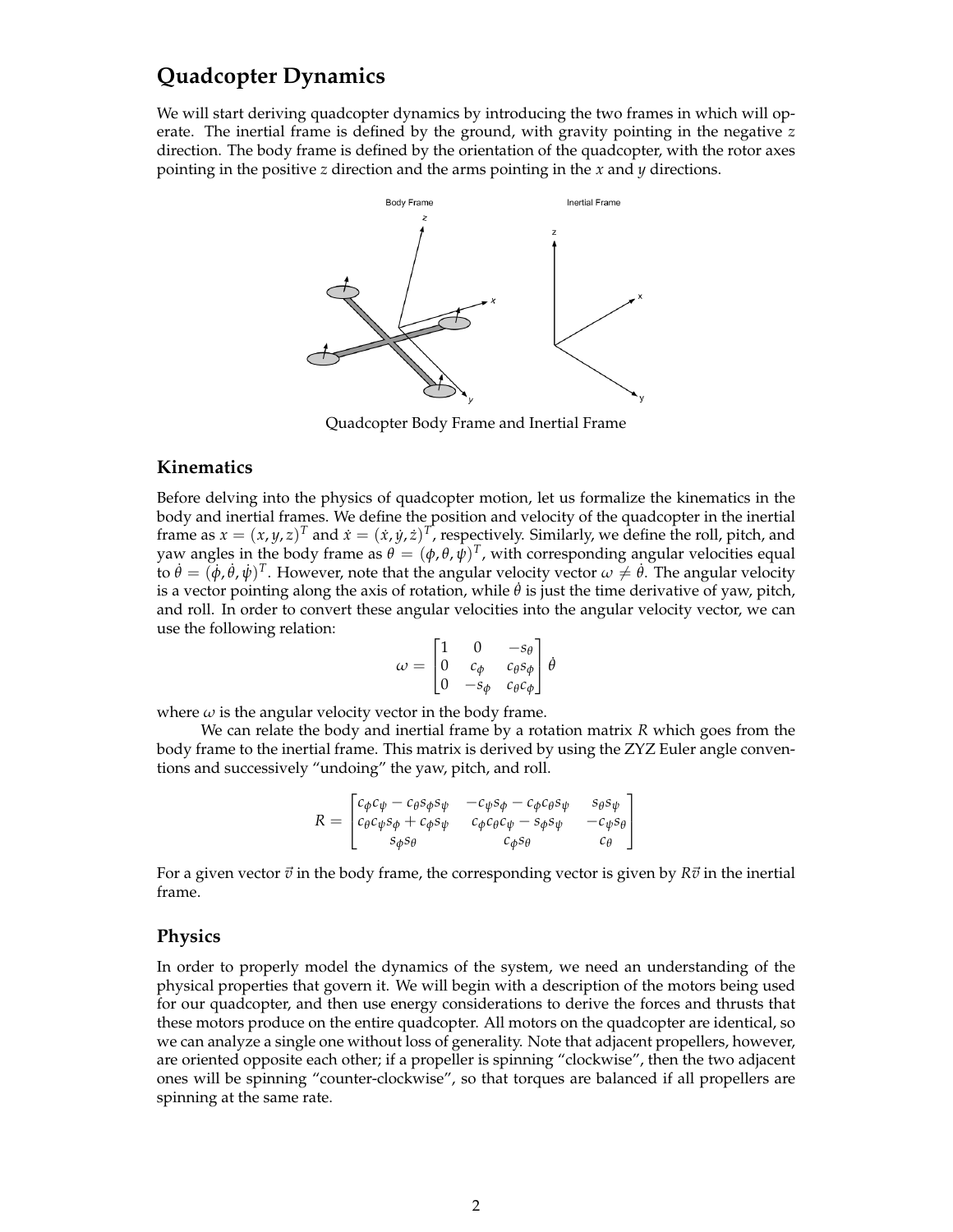#### **Motors**

Brushless motors are used for all quadcopter applications. For our electric motors, the torque produced is given by

$$
\tau = K_t(I - I_0)
$$

where  $\tau$  is the motor torque, *I* is the input current,  $I_0$  is the current when there is no load on the motor, and  $K_t$  is the torque proportionality constant. The voltage across the motor is the sum of the back-EMF and some resistive loss:

$$
V = IR_m + K_v \omega
$$

where *V* is the voltage drop across the motor,  $R_m$  is the motor resistance,  $\omega$  is the angular velocity of the motor, and  $K_v$  is a proportionality constant (indicating back-EMF generated per RPM). We can use this description of our motor to calculate the power it consumes. The power is

$$
P = IV = \frac{(\tau + K_t I_0)(K_t I_0 R_m + \tau R_m + K_t K_v \omega)}{K_t^2}
$$

For the purposes of our simple model, we will assume a negligible motor resistance. Then, the power becomes proportional to the angular velocity:

$$
P \approx \frac{(\tau + K_t I_0) K_v \omega}{K_t}
$$

Further simplifying our model, we assume that  $K_t I_0 \ll \tau$ . This is not altogether unreasonable, since  $I_0$  is the current when there is no load, and is thus rather small. In practice, this approximation holds well enough. Thus, we obtain our final, simplified equation for power:

$$
P \approx \frac{K_v}{K_t} \tau \omega.
$$

#### **Forces**

The power is used to keep the quadcopter aloft. By conservation of energy, we know that the energy the motor expends in a given time period is equal to the force generated on the propeller times the distance that the air it displaces moves  $(P \cdot d \ t = F \cdot d \ x)$ . Equivalently, the *power* is equal to the thrust times the air velocity ( $P = F \frac{d x}{dt}$ ).

$$
P = Tv_h
$$

We assume vehicle speeds are low, so  $v_h$  is the air velocity when hovering. We also assume that the free stream velocity,  $v_{\infty}$ , is zero (the air in the surrounding environment is stationary relative to the quadcopter). Momentum theory gives us the equation for hover velocity as a function of thrust,

$$
v_h = \sqrt{\frac{T}{2\rho A}}
$$

where  $\rho$  is the density of the surrounding air and *A* is the area swept out by the rotor. Using our simplified equation for power, we can then write

$$
P = \frac{K_v}{K_t} \tau \omega = \frac{K_v K_\tau}{K_t} T \omega = \frac{T^{\frac{3}{2}}}{\sqrt{2\rho A}}.
$$

Note that in the general case,  $\tau = \vec{r} \times \vec{F}$ ; in this case, the torque is proportional to the thrust *T* by some constant ratio *K<sup>τ</sup>* determined by the blade configuration and parameters. Solving for the thrust magnitude *T*, we obtain that thrust is proportional to the square of angular velocity of the motor:

$$
T = \left(\frac{K_v K_\tau \sqrt{2\rho A}}{K_t}\omega\right)^2 = k\omega^2
$$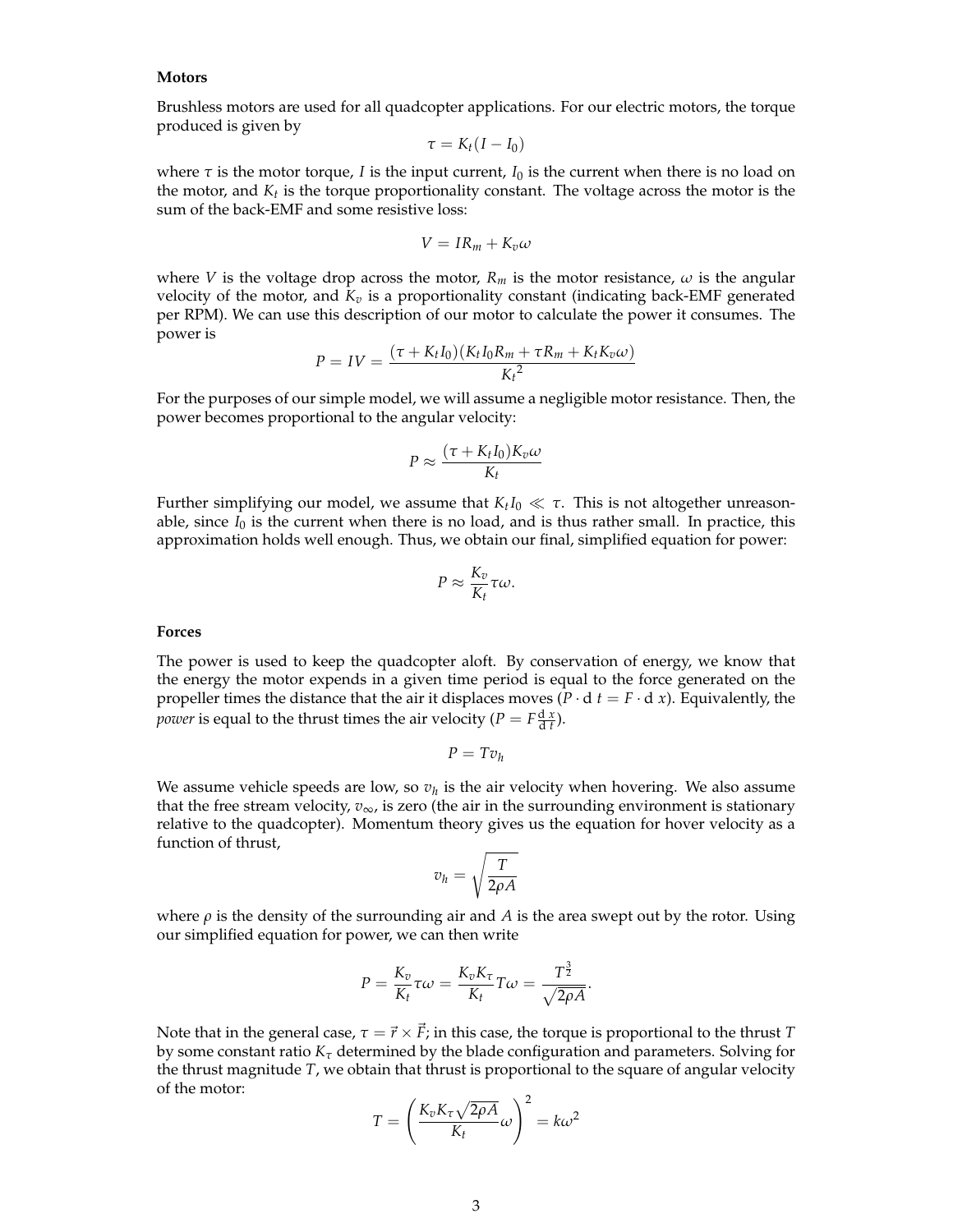where *k* is some appropriately dimensioned constant. Summing over all the motors, we find that the total thrust on the quadcopter (in the body frame) is given by

$$
T_B = \sum_{i=1}^4 T_i = k \begin{bmatrix} 0 \\ 0 \\ \sum \omega_i^2 \end{bmatrix}.
$$

In addition to the thrust force, we will model friction as a force proportional to the linear velocity in each direction. This is a highly simplified view of fluid friction, but will be sufficient for our modeling and simulation. Our global drag forces will be modeled by an additional force term

$$
F_D = \begin{bmatrix} -k_d \dot{x} \\ -k_d \dot{y} \\ -k_d \dot{z} \end{bmatrix}
$$

If additional precision is desired, the constant  $k_d$  can be separated into three separate friction constants, one for each direction of motion. If we were to do this, we would want to model friction in the body frame rather than the inertial frame.

#### **Torques**

Now that we have computed the forces on the quadcopter, we would also like to compute the torques. Each rotor contributes some torque about the body *z* axis. This torque is the torque required to keep the propeller spinning and providing thrust; it creates the instantaneous angular acceleration and overcomes the frictional drag forces. The drag equation from fluid dynamics gives us the frictional *force*:

$$
F_D = \frac{1}{2} \rho C_D A v^2.
$$

where *ρ* is the surrounding fluid density, *A* is the reference area (propeller cross-section, *not* area swept out by the propeller), and *C<sup>D</sup>* is a dimensionless constant. This, while only accurate in some in some cases, is good enough for our purposes. This implies that the torque due to drag is given by

$$
\tau_D = \frac{1}{2} R \rho C_D A v^2 = \frac{1}{2} R \rho C_D A (\omega R)^2 = b \omega^2
$$

where  $\omega$  is the angular velocity of the propeller, *R* is the radius of the propeller, and *b* is some appropriately dimensioned constant. Note that we've assumed that all the force is applied at the tip of the propeller, which is certainly inaccurate; however, the only result that matters for our purposes is that the drag torque is proportional to the square of the angular velocity. We can then write the complete torque about the *z* axis for the *i*th motor:

$$
\tau_z = b\omega^2 + I_M \dot{\omega}
$$

where  $I_M$  is the moment of inertia about the motor *z* axis,  $\dot{\omega}$  is the angular acceleration of the propeller, and *b* is our drag coefficient. Note that in steady state flight (i.e. not takeoff or landing),  $\dot{\omega} \approx 0$ , since most of the time the propellers will be maintaining a constant (or almost constant) thrust and won't be accelerating. Thus, we ignore this term, simplifying the entire expression to

$$
\tau_z = (-1)^{i+1} b \omega_i^2.
$$

where the (−1) *i*+1 term is positive for the *i*th propeller if the propeller is spinning clockwise and negative if it is spinning counterclockwise. The total torque about the *z* axis is given by the sum of all the torques from each propeller:

$$
\tau_{\psi} = b \left( \omega_1^2 - \omega_2^2 + \omega_3^2 - \omega_4^2 \right)
$$

The roll and pitch torques are derived from standard mechanics. We can arbitrarily choose the  $i = 1$  and  $i = 3$  motors to be on the roll axis, so

$$
\tau_{\phi} = \sum r \times T = L(k\omega_1^2 - k\omega_3^2) = Lk(\omega_1^2 - \omega_3^2)
$$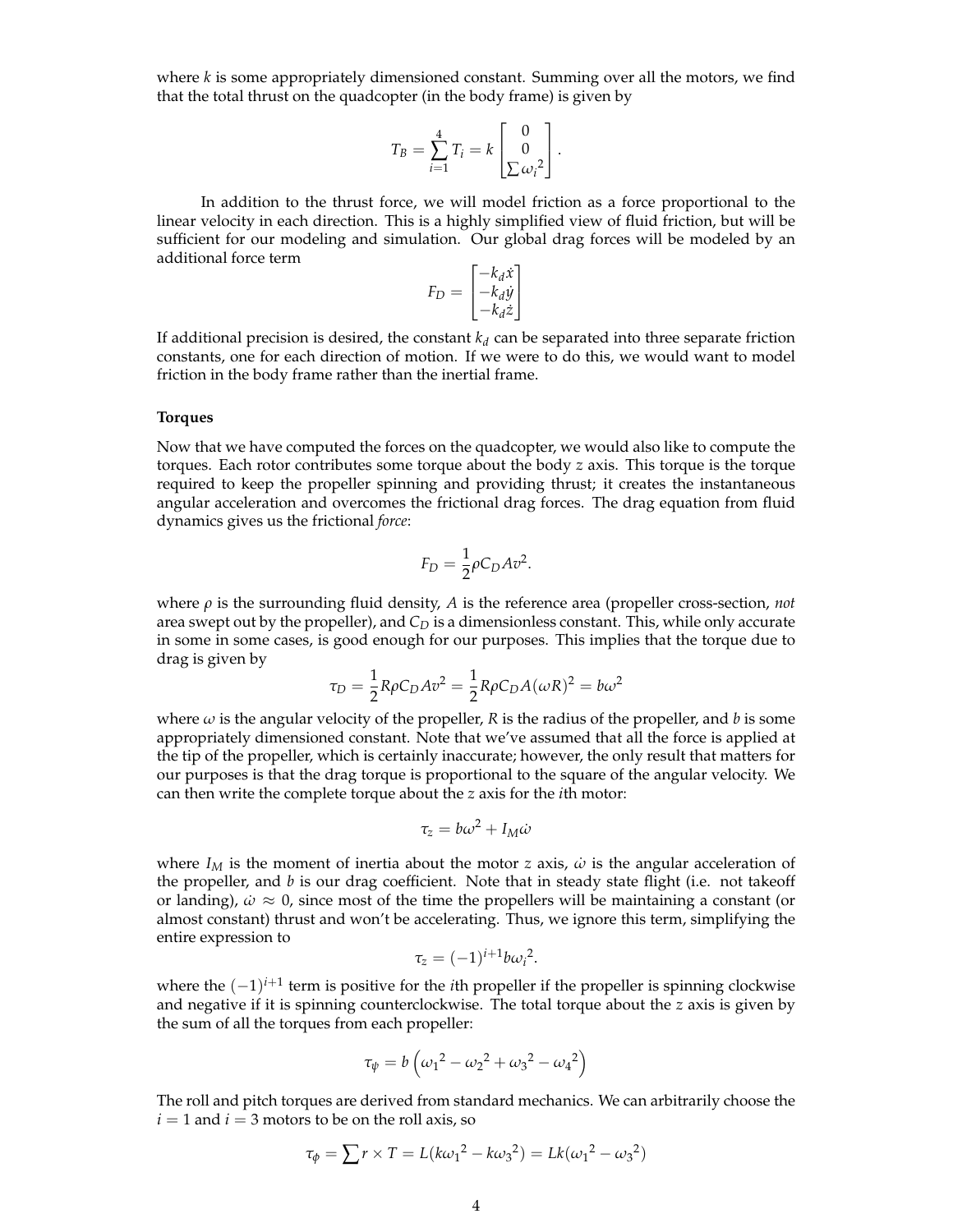Correspondingly, the pitch torque is given by a similar expression

$$
\tau_{\theta} = Lk(\omega_2^2 - {\omega_4}^2)
$$

where *L* is the distance from the center of the quadcopter to any of the propellers. All together, we find that the torques in the body frame are

$$
\tau_B = \begin{bmatrix} Lk(\omega_1^2 - \omega_3^2) \\ Lk(\omega_2^2 - \omega_4^2) \\ b(\omega_1^2 - \omega_2^2 + \omega_3^2 - \omega_4^2) \end{bmatrix}
$$

The model we've derived so far is highly simplified. We ignore a multitude of advanced effects that contribute to the highly nonlinear dynamics of a quadcopter. We ignore rotational drag forces (our rotational velocities are relatively low), blade flapping (deformation of propeller blades due to high velocities and flexible materials), surrounding fluid velocities (wind), etc. With that said, we now have all the parts necessary to write out the dynamics of our quadcopter.

#### **Equations of Motion**

In the inertial frame, the acceleration of the quadcopter is due to thrust, gravity, and linear friction. We can obtain the thrust vector in the inertial frame by using our rotation matrix *R* to map the thrust vector from the body frame to the inertial frame. Thus, the linear motion can be summarized as

$$
m\ddot{x} = \begin{bmatrix} 0 \\ 0 \\ -mg \end{bmatrix} + RT_B + F_D
$$

where  $\vec{x}$  is the position of the quadcopter, *g* is the acceleration due to gravity,  $F_D$  is the drag force, and  $T_B$  is the thrust vector in the body frame.

While it is convenient to have the linear equations of motion in the inertial frame, the rotational equations of motion are useful to us in the body frame, so that we can express rotations about the center of the quadcopter instead of about our inertial center. We derive the rotational equations of motion from Euler's equations for rigid body dynamics. Expressed in vector form, Euler's equations are written as

$$
I\dot{\omega} + \omega \times (I\omega) = \tau
$$

where  $\omega$  is the angular velocity vector, *I* is the inertia matrix, and  $\tau$  is a vector of external torques. We can rewrite this as

$$
\dot{\omega} = \begin{bmatrix} \dot{\omega}_x \\ \dot{\omega}_y \\ \dot{\omega}_z \end{bmatrix} = I^{-1} (\tau - \omega \times (I\omega)).
$$

We can model our quadcopter as two thin uniform rods crossed at the origin with a point mass (motor) at the end of each. With this in mind, it's clear that the symmetries result in a diagonal inertia matrix of the form

$$
I = \begin{bmatrix} I_{xx} & 0 & 0 \\ 0 & I_{yy} & 0 \\ 0 & 0 & I_{zz} \end{bmatrix}.
$$

Therefore, we obtain our final result for the body frame rotational equations of motion

$$
\dot{\omega} = \begin{bmatrix} \tau_{\phi} I_{xx}^{-1} \\ \tau_{\theta} I_{yy}^{-1} \\ \tau_{\psi} I_{zz}^{-1} \end{bmatrix} - \begin{bmatrix} \frac{I_{yy} - I_{zz}}{I_{xx}} \omega_{y} \omega_{z} \\ \frac{I_{zz} - I_{xx}}{I_{yy}} \omega_{x} \omega_{z} \\ \frac{I_{xx} - I_{yy}}{I_{zz}} \omega_{x} \omega_{y} \end{bmatrix}
$$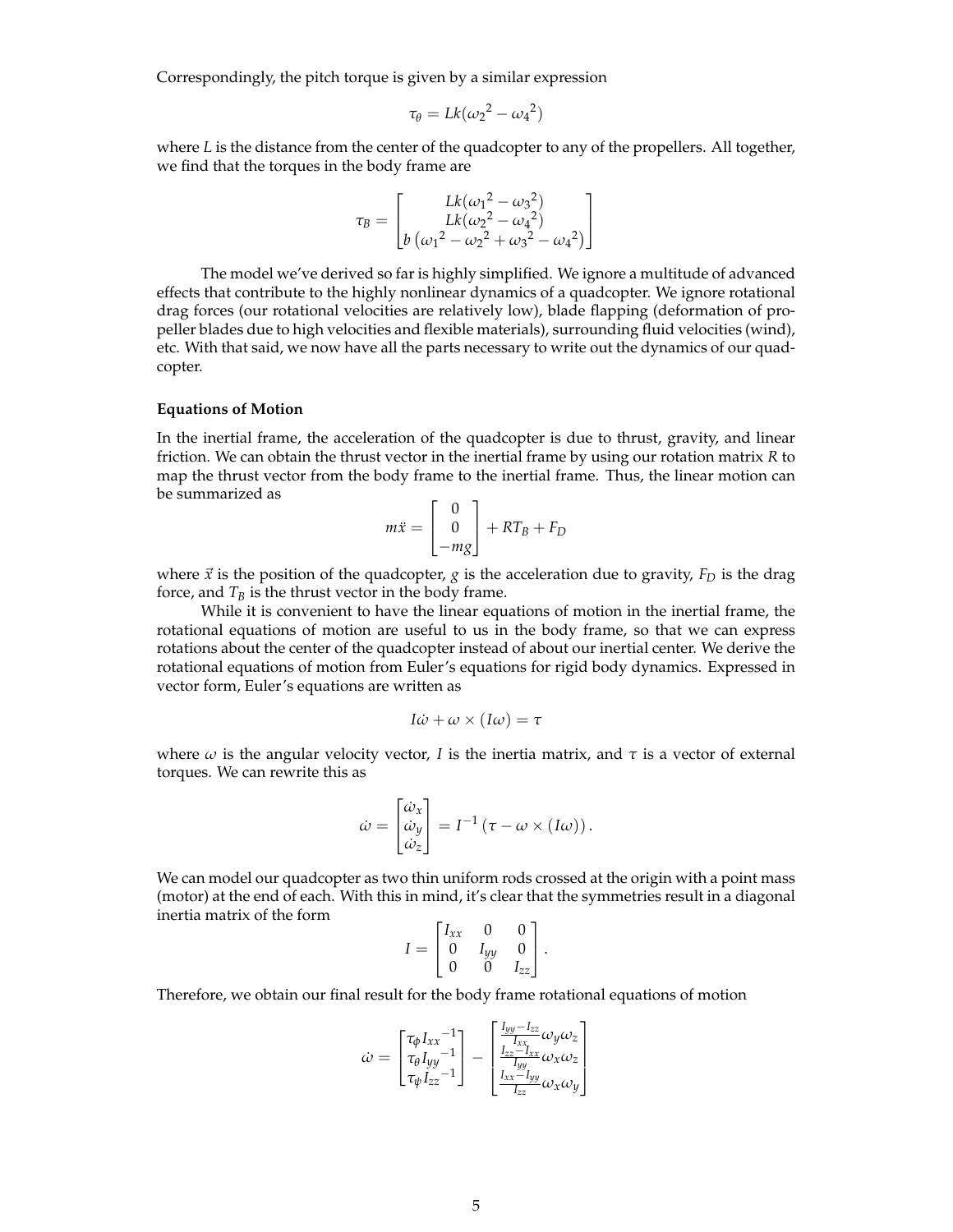## **Simulation**

Now that we have complete equations of motion describing the dynamics of the system, we can create a simulation environment in which to test and view the results of various inputs and controllers. Although more advanced methods are available, we can quickly write a simulator which utilizes Euler's method for solving differential equations to evolve the system state. In MATLAB, this simulator would be written as follows.

```
1 % Simulation times, in seconds.
2 start_time = 0;3 end_time = 10;4 dt = 0.005;
5 times = start_time:dt:end_time;
6
7 % Number of points in the simulation.
8 \text{ N} = \text{numel}(\text{times});9
10 % Initial simulation state.
x = [0; 0; 10];12 xdot = zeros(3, 1);13 theta = zeros(3, 1);
14
15 % Simulate some disturbance in the angular velocity.
16 % The magnitude of the deviation is in radians / second.
17 deviation = 100;
18 thetadot = deg2rad(2 * deviation * rand(3, 1) - deviation);
19
20 % Step through the simulation, updating the state.
21 for t = times22 % Take input from our controller.
23 i = input(t);
24
25 omega = thetadot2omega(thetadot, theta);
26
27 % Compute linear and angular accelerations.
28 a = acceleration(i, theta, xdot, m, g, k, kd);
29 omegadot = angular_acceleration(i, omega, I, L, b, k);
30
31 omega = omega + dt * omegadot;
32 thetadot = omega2thetadot(omega, theta);
33 theta = theta + dt * thetadot;
34 xdot = xdot + dt * a;
x = x + dt * xdot;36 end
```
We would then need functions to compute all of the physical forces and torques.

```
1 % Compute thrust given current inputs and thrust coefficient.
function T = thrust(input, k)3 % Inputs are values for ωi
2
T = [0; 0; k * sum(inputs)];5 end
6
7 % Compute torques, given current inputs, length, drag coefficient, and thrust coeffic.
8 function tau = torques(inputs, L, b, k)
9 % Inputs are values for ωi
2
10 tau = \lceil11 \times k \times (inputs(1) - inputs(3))
```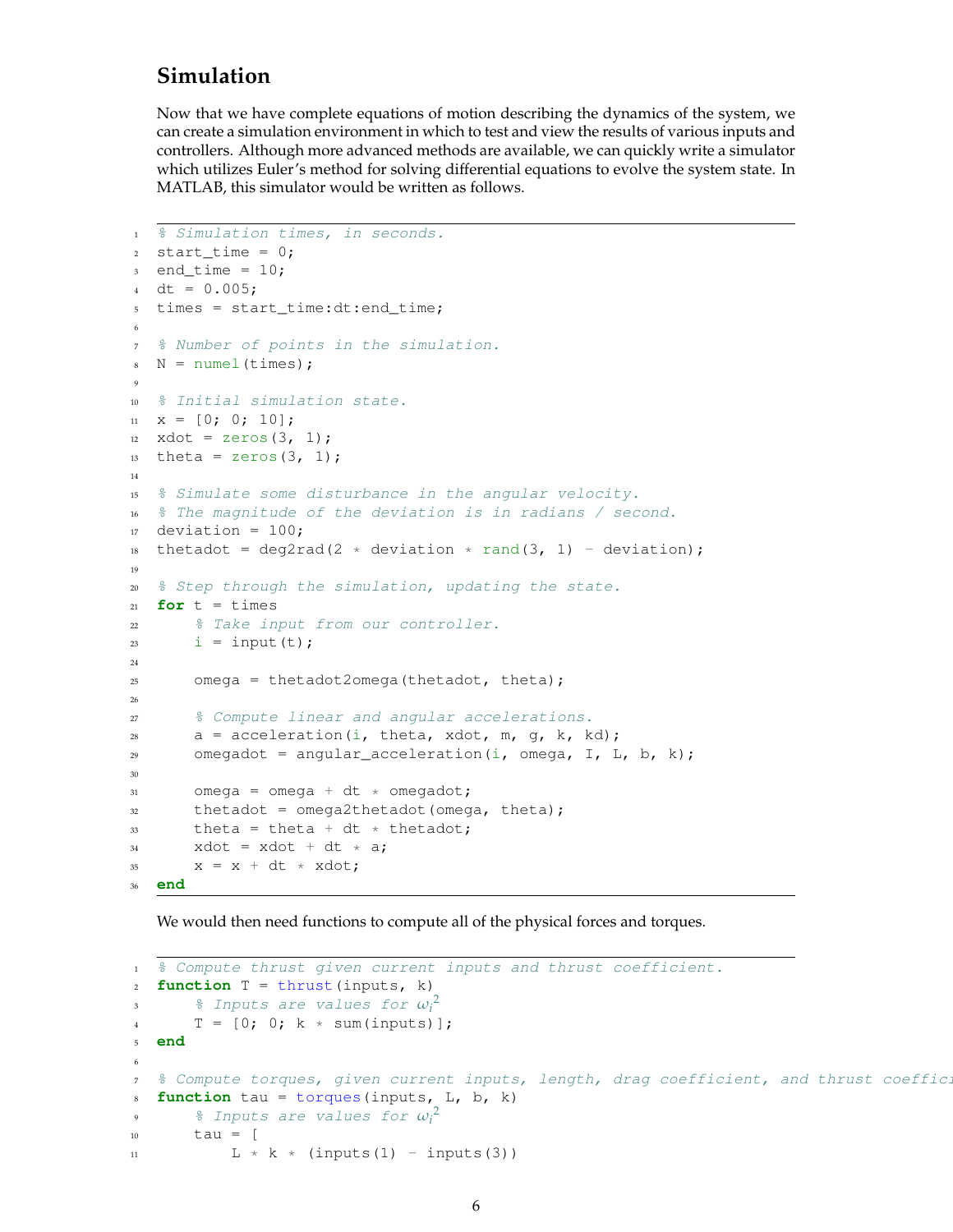```
L * k * (inputs(2) - inputs(4))13 b * (inputs(1) - inputs(2) + inputs(3) - inputs(4))
\frac{14}{14} ];
15 end
16
17 function a = acceleration(inputs, angles, xdot, m, g, k, kd)
18 gravity = [0; 0; -g];
R = rotation (angles);
20 T = R \star thrust(inputs, k);
Pd = -kd * xdot;22 a = qravity + 1 / m * T + Fd;
23 end
24
25 function omegadot = angular_acceleration(inputs, omega, I, L, b, k)
26 tau = torques(inputs, L, b, k);
27 omegaddot = inv(I) * (tau - cross(omega, I * omega));
28 end
```
We would also need values for all of our physical constants, a function to compute the rotation matrix *R*, and functions to convert from an angular velocity vector *ω* to the derivatives of roll, pitch, and yaw and vice-versa. These are not shown. We can then draw the quadcopter in a three-dimensional visualization which is updated as the simulation is running.



Quadcopter Simulation. Bars above each propeller represent, roughly, relative thrust magnitudes.

### **Control**

The purpose of deriving a mathematical model of a quadcopter is to assist in developing controllers for physical quadcopters. The inputs to our system consist of the angular velocities of each rotor, since all we can control is the voltages across the motors. Note that in our simplified model, we only use the square of the angular velocities,  $\omega_i^2$ , and never the angular velocity itself,  $\omega_i$ . For notational simplicity, let us introduce the inputs  $\gamma_i = \omega_i^2$ . Since we can set  $\omega_i$ , we can clearly set  $\gamma_i$  as well. With this, we can write our system as a first order differential equation in state space. Let  $x_1$  be the position in space of the quadcopter,  $x_2$  be the quadcopter linear velocity,  $x_3$  be the roll, pitch, and yaw angles, and  $x_4$  be the angular velocity vector. (Note that all of these are 3-vectors.) With these being our state, we can write the state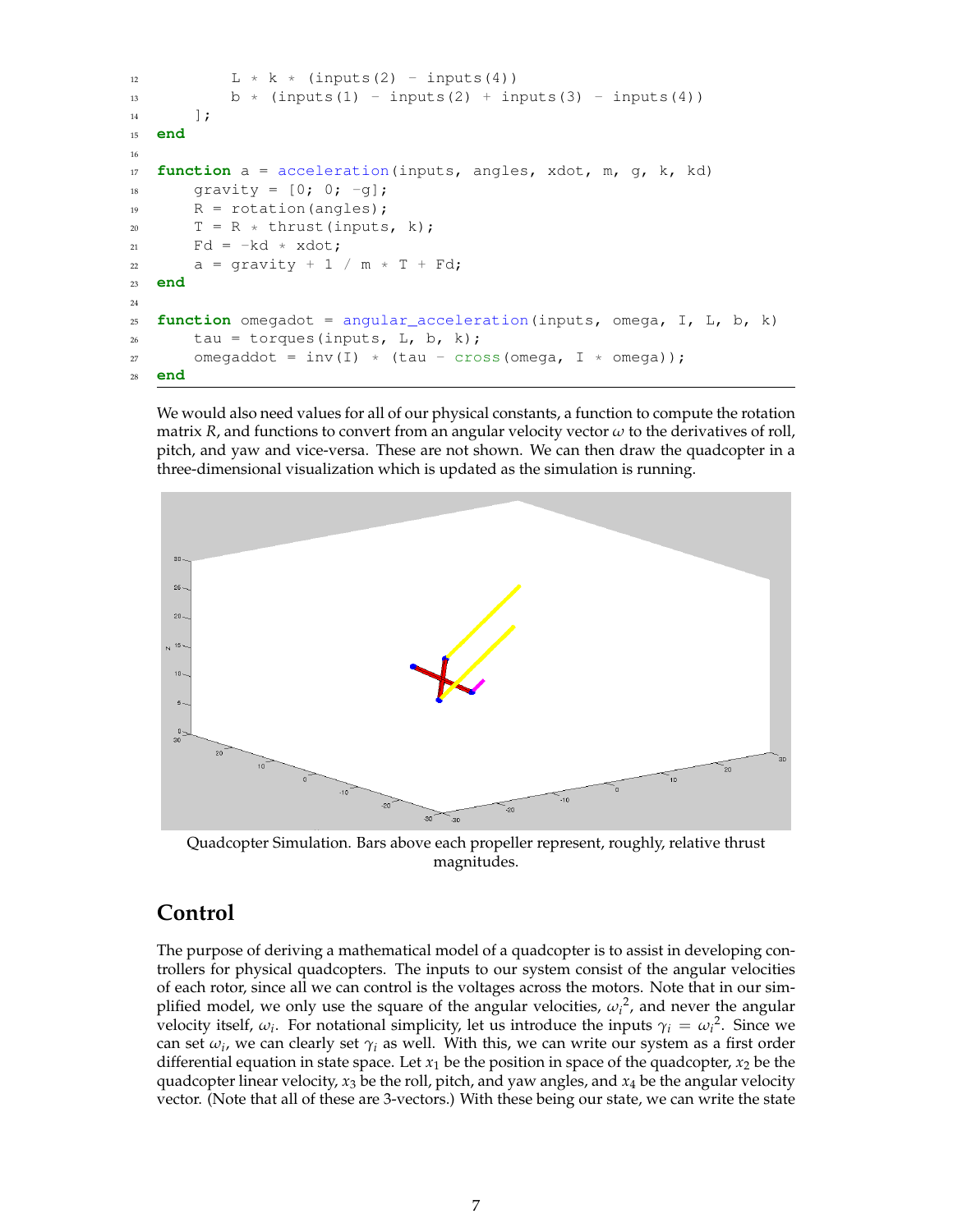space equations for the evolution of our state.

$$
\begin{aligned}\n\dot{x_1} &= x_2\\ \n\dot{x_2} &= \begin{bmatrix} 0\\ 0\\ -g \end{bmatrix} + \frac{1}{m}RT_B + \frac{1}{m}F_D\\ \n\dot{x_3} &= \begin{bmatrix} 1 & 0 & -s_\theta\\ 0 & c_\phi & c_\theta s_\phi\\ 0 & -s_\phi & c_\theta c_\phi \end{bmatrix}^{-1} x_4\\ \n\dot{x_4} &= \begin{bmatrix} \tau_\phi I_{xx}^{-1}\\ \tau_\theta I_{yy}^{-1}\\ \tau_\psi I_{zz}^{-1} \end{bmatrix} - \begin{bmatrix} \frac{I_{yy} - I_{zz}}{I_{xx}} \omega_y \omega_z\\ \frac{I_{zz} - I_{xx}}{I_{yy}} \omega_x \omega_z\\ \frac{I_{xx} - I_{yy}}{I_{zz}} \omega_x \omega_y \end{bmatrix}\n\end{aligned}
$$

Note that our inputs are not used in these equations directly. However, as we will see, we can choose values for  $\tau$  and  $T$ , and then solve for values of  $\gamma_i$ .

#### **PD Control**

In order to control the quadcopter, we will use a PD control, with a component proportional to the error between our desired trajectory and the observed trajectory, and a component proportional to the derivative of the error. Our quadcopter will only have a gyro, so we will only  $\vec{b}$ e able to use the angle derivatives  $\dot{\phi}$ ,  $\dot{\theta}$ , and  $\dot{\psi}$  in our controller; these measured values will give us the derivative of our error, and their integral will provide us with the actual error. We would like to stabilize the helicopter in a horizontal position, so our desired velocities and angles will all be zero. Torques are related to our angular velocities by  $\tau = I\ddot{\theta}$ , so we would like to set the torques proportional to the output of our controller, with  $\tau = Iu(t)$ . Thus,

$$
\begin{bmatrix} \tau_{\phi} \\ \tau_{\theta} \\ \tau_{\psi} \end{bmatrix} = \begin{bmatrix} -I_{xx} \left( K_d \dot{\phi} + K_p \int_0^T \dot{\phi} d \ t \right) \\ -I_{yy} \left( K_d \dot{\theta} + K_p \int_0^T \dot{\theta} d \ t \right) \\ -I_{zz} \left( K_d \dot{\psi} + K_p \int_0^T \dot{\psi} d \ t \right) \end{bmatrix}
$$

We have previously derived the relationship between torque and our inputs, so we know that

$$
\tau_B = \begin{bmatrix} Lk(\gamma_1 - \gamma_3) \\ Lk(\gamma_2 - \gamma_4) \\ b(\gamma_1 - \gamma_2 + \gamma_3 - \gamma_4) \end{bmatrix} = \begin{bmatrix} -I_{xx} \left( K_d \dot{\phi} + K_p \int_0^T \dot{\phi} d \ t \right) \\ -I_{yy} \left( K_d \dot{\theta} + K_p \int_0^T \dot{\theta} d \ t \right) \\ -I_{zz} \left( K_d \dot{\psi} + K_p \int_0^T \dot{\psi} d \ t \right) \end{bmatrix}
$$

This gives us a set of three equations with four unknowns. We can constrain this by enforcing the constraint that our inputs must keep the quadcopter aloft:

$$
T = mg.
$$

Note that this equation ignores the fact that the thrust will not be pointed directly up. This will limit the applicability of our controller, but should not cause major problems for small deviations from stability. If we had a way of determining the current angle accurately, we could compensate. If our gyro is precise enough, we can integrate the values obtained from the gyro to get the angles *θ* and *φ*. In this case, we can calculate the thrust necessary to keep the quadcopter aloft by projecting the thrust *mg* onto the inertial *z* axis. We find that

$$
T_{\rm proj} = mg \cos \theta \cos \phi
$$

Therefore, with a precise angle measurement, we can instead enforce the requirement that the thrust be equal to

$$
T = \frac{mg}{\cos\theta\cos\phi}
$$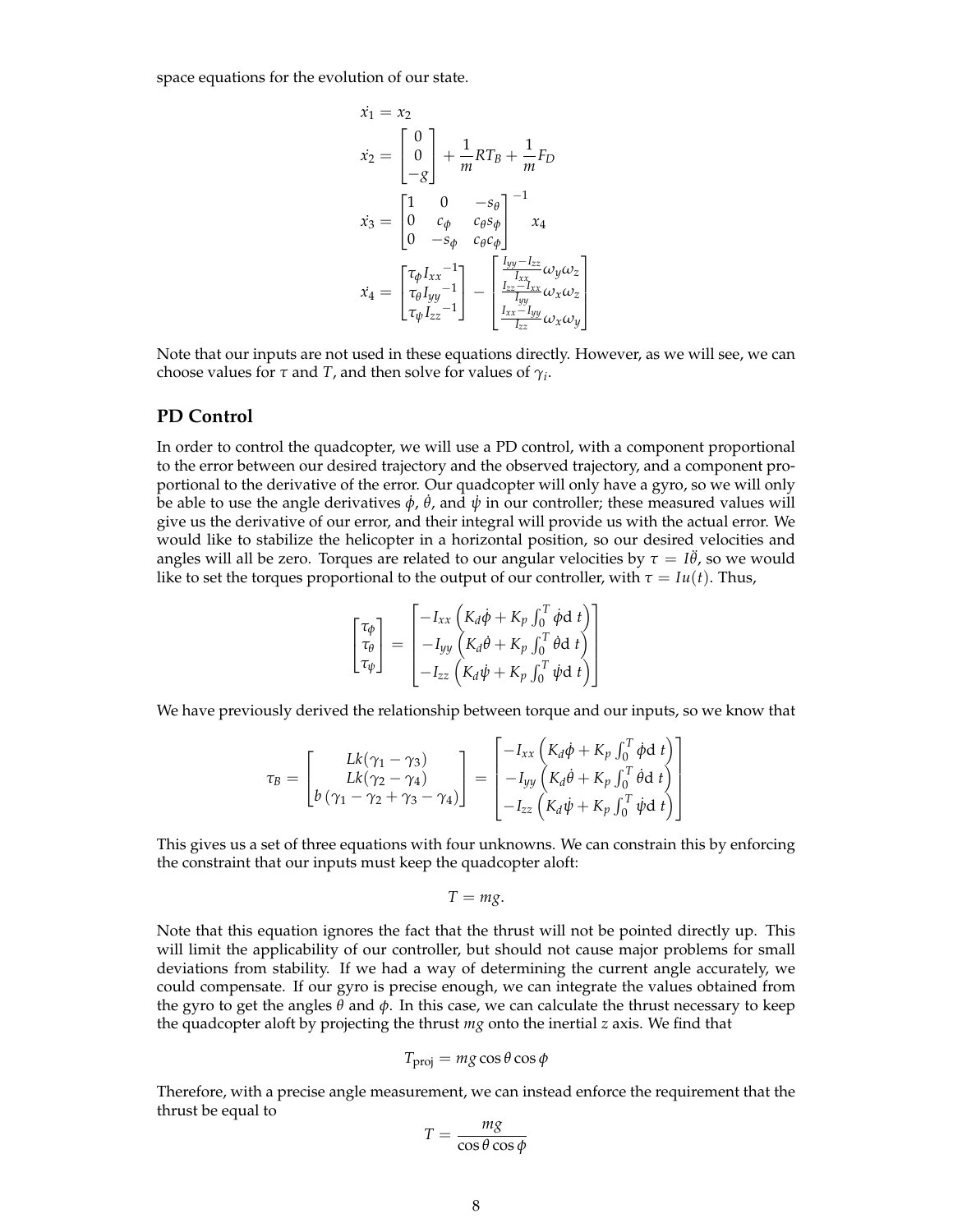in which case the component of the thrust pointing along the positive *z* axis will be equal to *mg*. We know that the thrust is proportional to a weighted sum of the inputs:

$$
T = \frac{mg}{\cos\theta\cos\phi} = k\sum\gamma_i \implies \sum\gamma_i = \frac{mg}{k\cos\theta\cos\phi}
$$

With this extra constraint, we have a set of four linear equations with four unknowns *γ<sup>i</sup>* . We can then solve for each  $\gamma_i$ , and obtain the following input values:

$$
\gamma_1 = \frac{mg}{4k\cos\theta\cos\phi} - \frac{2be_{\phi}I_{xx} + e_{\psi}I_{zz}kL}{4bkL}
$$

$$
\gamma_2 = \frac{mg}{4k\cos\theta\cos\phi} + \frac{e_{\psi}I_{zz}}{4b} - \frac{e_{\theta}I_{yy}}{2kL}
$$

$$
\gamma_3 = \frac{mg}{4k\cos\theta\cos\phi} - \frac{-2be_{\phi}I_{xx} + e_{\psi}I_{zz}kL}{4bkL}
$$

$$
\gamma_4 = \frac{mg}{4k\cos\theta\cos\phi} + \frac{e_{\psi}I_{zz}}{4b} + \frac{e_{\theta}I_{yy}}{2kL}
$$

This is a complete specification for our PD controller. We can simulate this controller using our simulation environment. The controller drives the angular velocities and angles to zero.



Left: Angular velocities. Right: angular displacements. *φ*, *θ*, *ψ* are coded as red, green, and blue.

However, note that the angles are not completely driven to zero. The average steady state error (error after 10 seconds of simulation) is approximately 0.3°. This is a common problem with using PD controllers for mechanical systems, and can be partially alleviated with a PID controller, as we will discuss in the next section.

In addition, note that since we are only controlling angular velocities, our positions and linear velocities do not converge to zero. However, the *z* position will remain constant,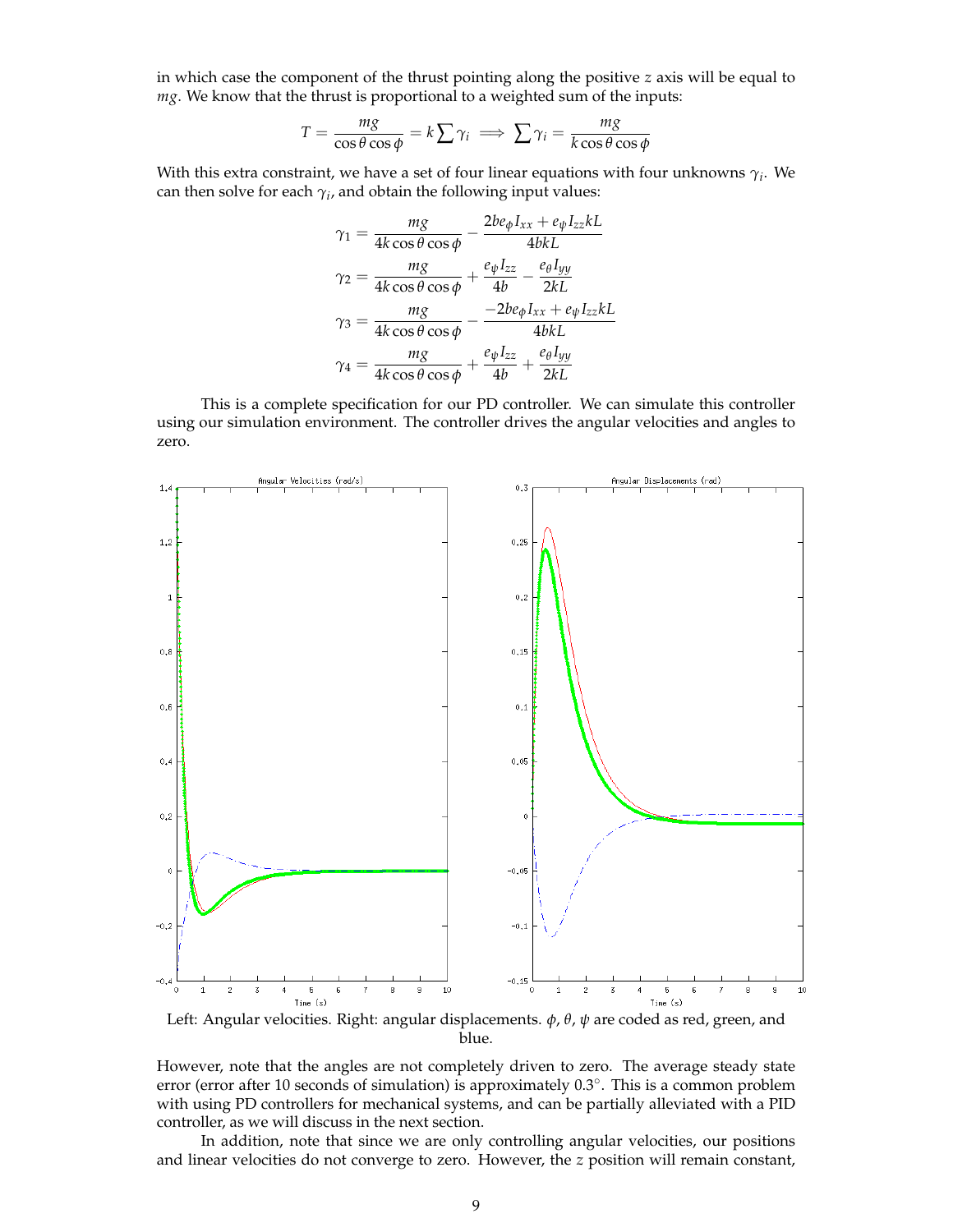because we have constrained the total vertical thrust to be such that it keeps the quadcopter perfectly aloft, without ascending or descending. However, this is really nothing more than a curiosity. With the limited sensing that we have available to us, there is nothing we can do to control the linear position and velocity of the quadcopter. While in theory we could compute the linear velocities and positions from the angular velocities, in practice the values will be so noisy as to be completely useless. Thus, we will restrict ourselves to just stabilizing the quadcopter angle and angular velocity. (Traditionally, navigation is done by a human, and stabilization is there simply to make control easier for the human operator.)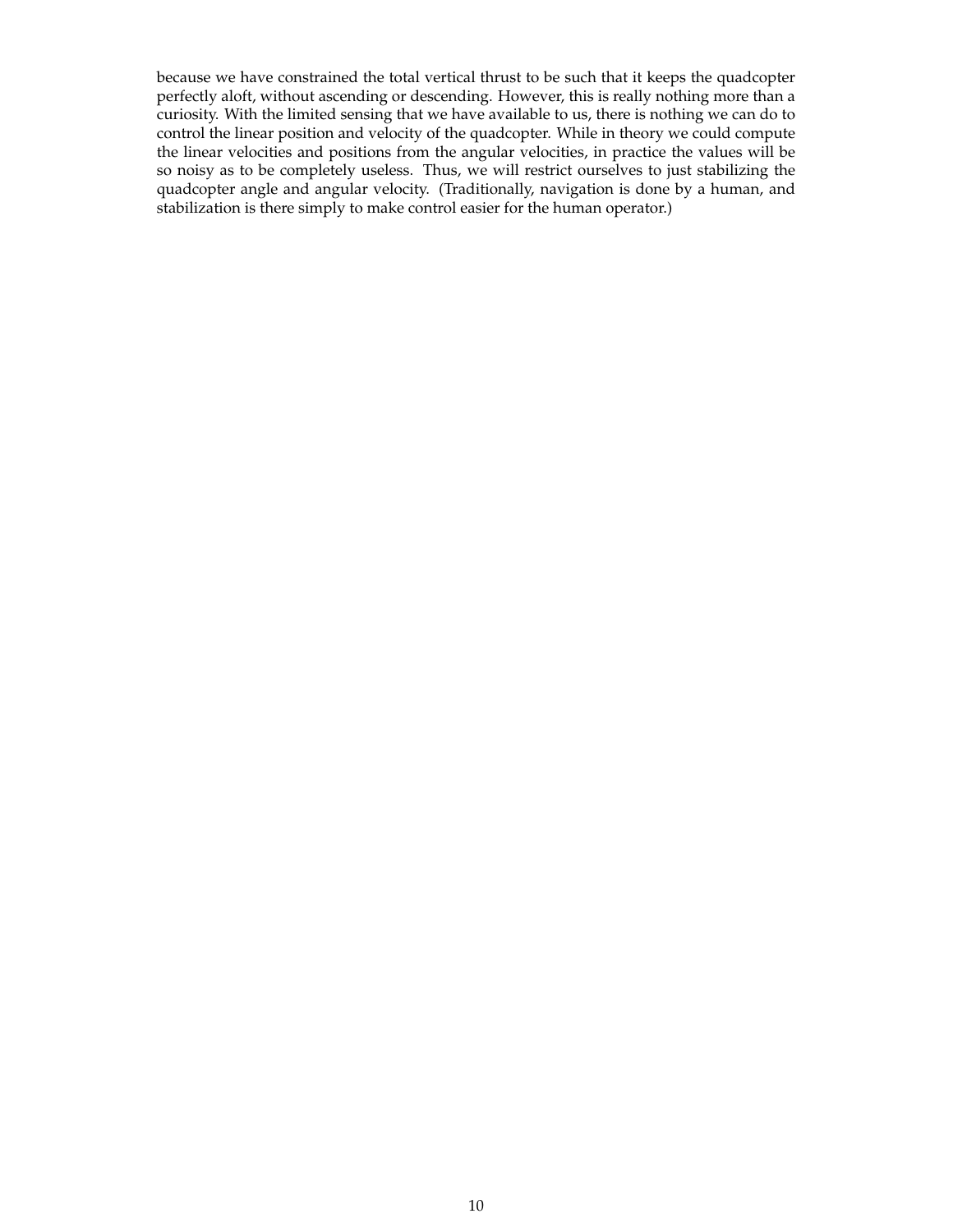We have implemented this PD control for use in our simulation. The controller is implemented as a function which is given some state (corresponding to controller state, not system state) and the sensor inputs, and must compute the inputs  $\gamma_i$  and the updated state. The code for a PD control follows.

```
1 % Compute system inputs and updated state.
2 & Note that input = [γ_1, ..., γ_4]
3 function [input, state] = pd_controller(state, thetadot)
4 % Controller gains, tuned by hand and intuition.
5 Kd = 4;
6 Kp = 3;7
8 % Initialize the integral if necessary.
9 if ˜isfield(state, 'integral')
10 params.integral = zeros(3, 1);
11 end
12
13 % Compute total thrust
14 total = state.m * state.g / state.k / (cos(state.integral(1)) * cos(state.integral
15
16 % Compute errors
17 e = Kd * thetadot + Kp * params.integral;
18
19 % Solve for the inputs, γi
20 input = error2inputs(params, accels, total);
21
22 % Update the state
23 params.integral = params.integral + params.dt .* thetadot;
24 end
```
### **PID Control**

PD controllers are nice in their simplicity and ease of implementation, but they are often inadequate for controlling mechanical systems. Especially in the presence of noise and disturbances, PD controllers will often lead to steady state error. A PID control is a PD control with another term added, which is proportional to the integral of the process variable. Adding an integral term causes any remaining steady-state error to build up and enact a change, so a PID controller should be able to track our trajectory (and stabilize the quadcopter) with a significantly smaller steady-state error. The equations remain identical to the ones presented in the PD case, but with an additional term in the error:

$$
e_{\phi} = K_d \dot{\phi} + K_p \int_0^T \dot{\phi} d t + K_i \int_0^T \int_0^T \dot{\phi} d t d t
$$
  

$$
e_{\theta} = K_d \dot{\theta} + K_p \int_0^T \dot{\theta} d t + K_i \int_0^T \int_0^T \dot{\theta} d t d t
$$
  

$$
e_{\psi} = K_d \dot{\psi} + K_p \int_0^T \dot{\psi} d t + K_i \int_0^T \int_0^T \dot{\psi} d t d t
$$

However, PID controls come with their own shortcomings. One problem that commonly occurs with a PID control is known as integral windup.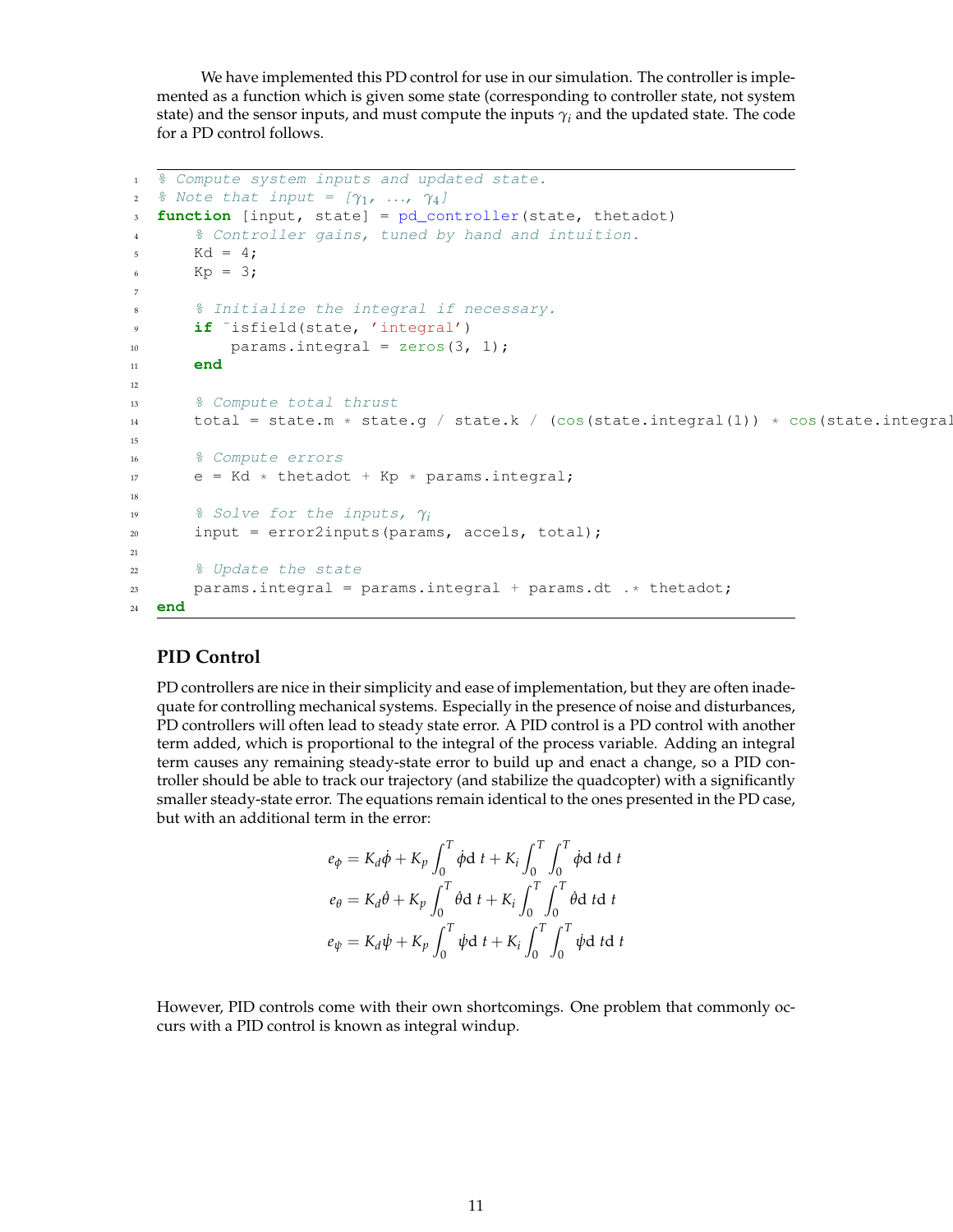

In some cases, integral wind-up can cause lengthy oscillations instead of settling. In other cases, wind-up may actually cause the system to become unstable, instead of taking longer to reach a steady state.

If there is a large disturbance in the process variable, this large disturbance is integrated over time, becoming a still larger control signal (due to the integral term). However, even once the system stabilizes, the integral is still large, thus causing the controller to overshoot its target. It may then begin a series of dieing down oscillations, become unstable, or simply take an incredibly long time to reach a steady state. In order to avoid this, we disable the integral function until we reach something close to the steady state. Once we are in a controllable region near the desired steady state, we turn on the integral function, which pushes the system towards a low steady-state error.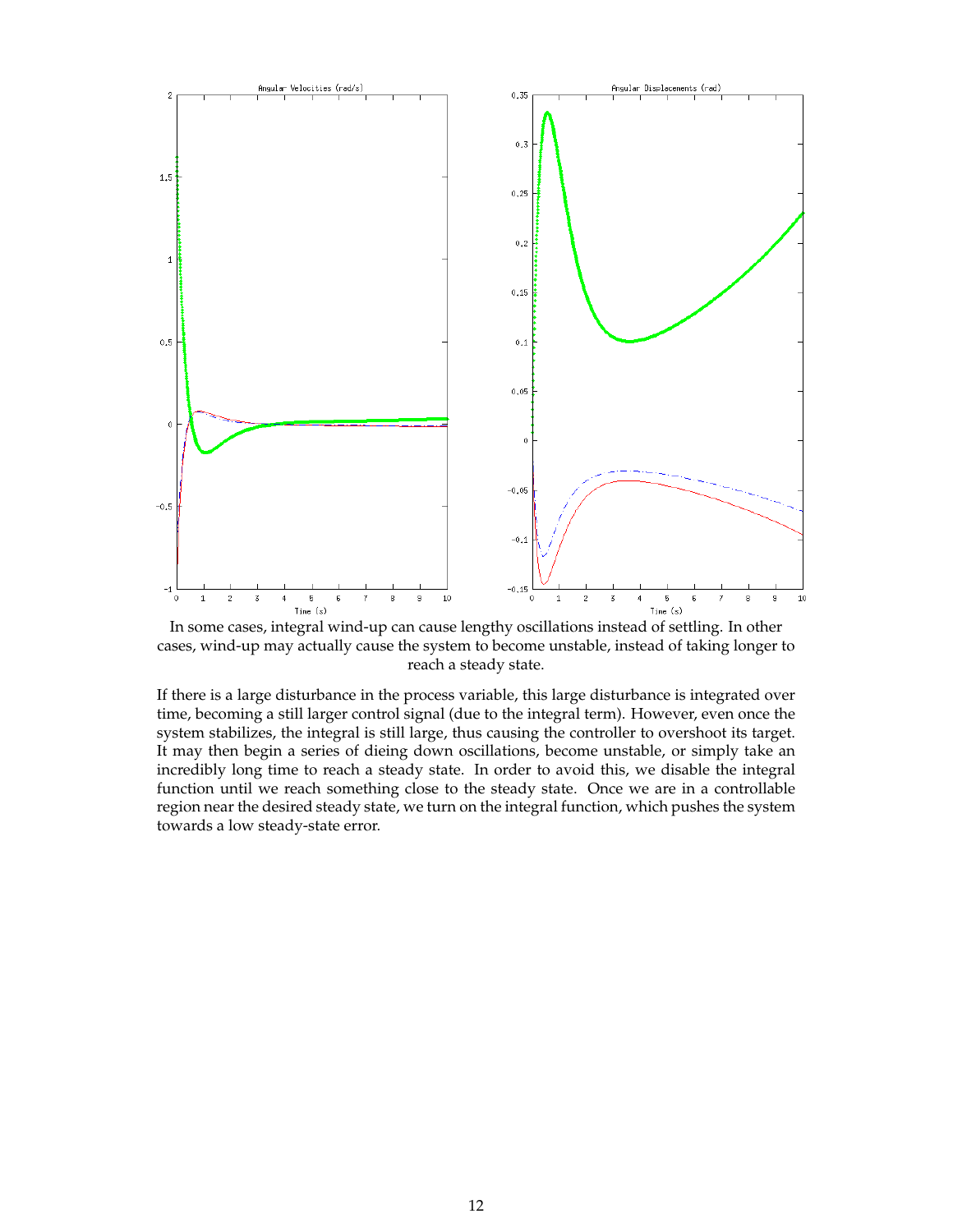

With a properly implemented PID, we achieve an error of approximately 0.06◦ after 10 seconds.

We have implemented this PID control for use in simulation, in the same way as with the PD controller shown earlier. Note that there is an additional parameter to tune in a PID. The disturbances used for all the test cases are identical, shown to compare the controllers.

```
1 % Compute system inputs and updated state.
2 % Note that input = [γ_1, …, γ_4]3 function [input, state] = pid_controller(state, thetadot)
      4 % Controller gains, tuned by hand and intuition.
5 Kd = 4;
      Kp = 3;7 Ki = 5.5;8
9 % Initialize the integral if necessary.
10 if ˜isfield(state, 'integral')
11 params.integral = zeros(3, 1);
12 params.integral2 = zeros(3, 1);
13 end
14
15 % Prevent wind-up
\text{if } \text{max}(\text{abs}(\text{params.integral})) > 0.0117 params.integral2(:) = 0;
18 end
19
20 % Compute total thrust
21 total = state.m * state.g / state.k / (cos(state.integral(1)) * cos(state.integral
22
23 % Compute errors
```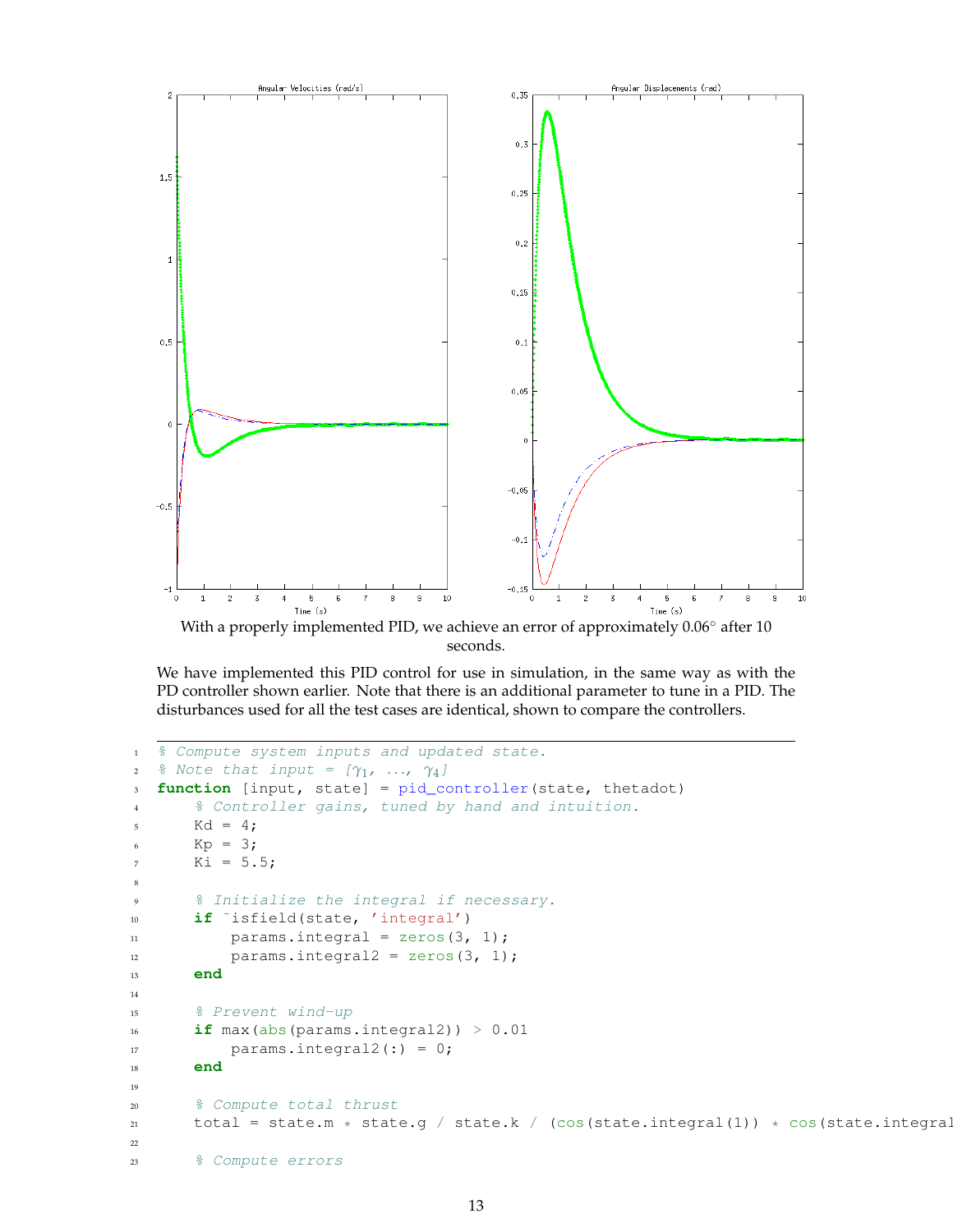```
24 e = Kd * thetadot + Kp * params.integral - Ki * params.integral2;
25
26 % Solve for the inputs, γi
27 input = error2inputs(params, accels, total);
28
29 % Update the state
30 params.integral = params.integral + params.dt .* thetadot;
31 params.integral2 = params.integral2 + params.dt .* params.integral;
32 end
```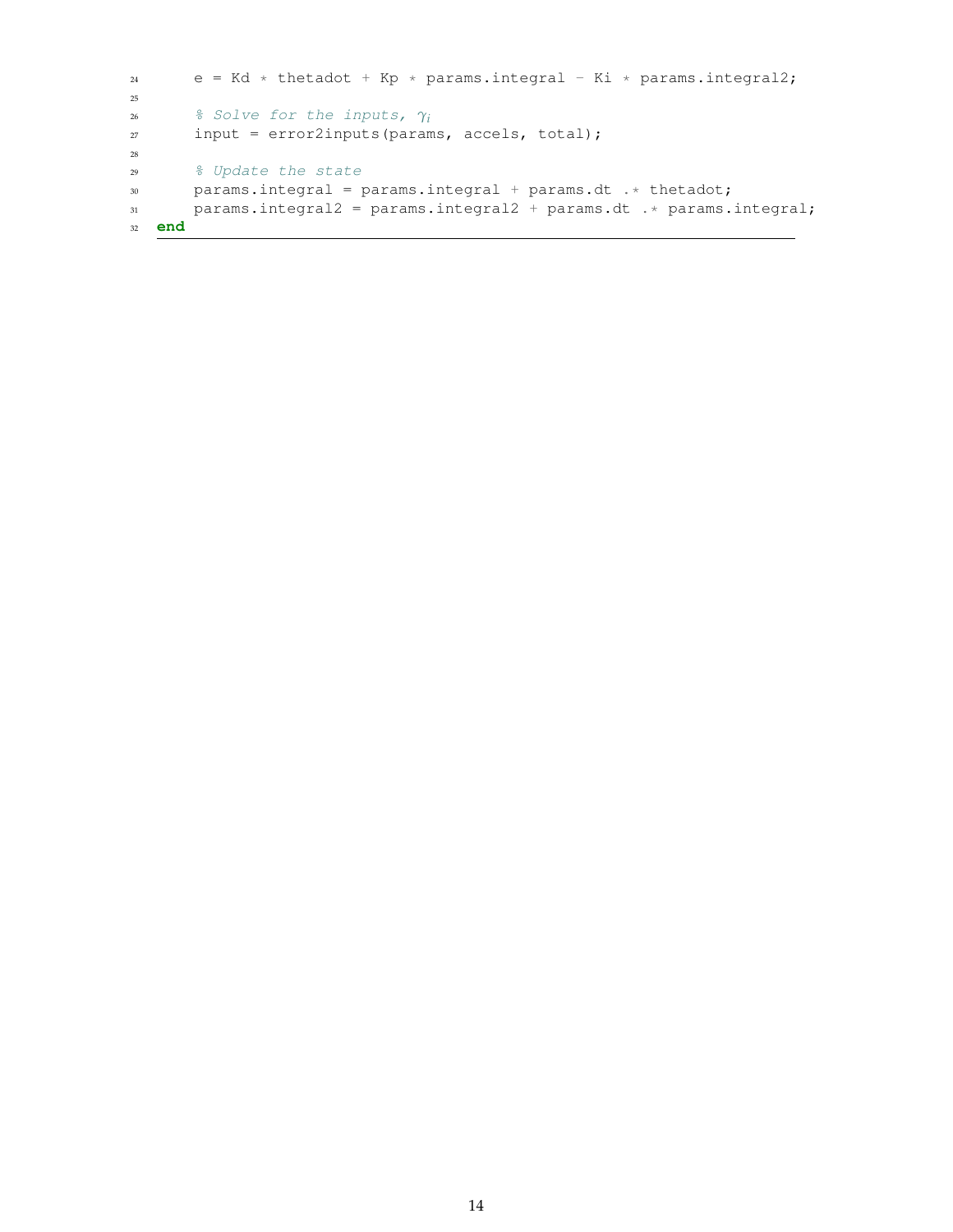### **Automatic PID Tuning**

Although PID control has the potential to perform very well, it turns out that the quality of the controller is highly dependent on the gain parameters. Tuning the parameters by hand may be quite difficult, as the ratios of the parameters is as important as the magnitudes of the parameters themselves; often, tuning parameters requires detailed knowledge of the system and an understanding of the conditions in which the PID control will be used. The parameters we chose previously were tuned by hand for good performance, simply by running simulations with many possibly disturbances and parameter values, and choosing something that worked reasonably well. This method is clearly suboptimal, not only because it can be very difficult and labor-intensive (and sometimes more or less impossible) but also because the resulting gains are not in any way guaranteed to be optimal or even close to optimal.

Ideally, we would be able to use an algorithm to analyze a system and output the "optimal" PID gains, for some reasonable definition of optimal. This problem has been studied in depth, and many methods have been proposed. Many of these methods require detailed knowledge of the system being modeled, and some rely on properties of the system, such as stability or linearity. The method we will use for choosing our PID parameters is a method known as *extremum seeking*.

Extremum seeking works exactly as the name implies. We define the "optimal" set of parameters as some vector  $\vec{\theta} = (K_p, K_i, K_d)$  which minimizes some cost function  $J(\vec{\theta})$ . In our case, we would like to define a cost function that penalizes high error and error over extended durations of time. One candidate cost function is given by

$$
J(\vec{\theta}) = \frac{1}{t_f - t_o} \int_{t_0}^{t_f} e(t, \vec{\theta})^2 d t
$$

where  $e(t,\theta)$  is the error in following some reference trajectory with some initial disturbance using a set of parameters  $\vec{\theta}$ . Suppose we were able to somehow compute the gradient of this cost function,  $\nabla J(\theta)$ . In that case, we could iteratively improve our parameter vector by defining a parameter update rule

$$
\vec{\theta}(k+1) = \vec{\theta}(k) - \alpha \nabla J(\vec{\theta})
$$

where  $\vec{\theta}(k)$  is the parameter vector after *k* iterations and *α* is some step size which dictates how much we adjust our parameter vector at each step of the iteration. As  $k \to \infty$ , the cost function  $J(\theta)$  will approach a local minimum in the space of PID parameters.

The question remains as to how we can estimate  $\nabla J(\vec{\theta})$ . By definition,

$$
\nabla J(\vec{\theta}) = \left(\frac{\partial}{\partial K_p} J(\vec{\theta}), \frac{\partial}{\partial K_i} J(\vec{\theta}), \frac{\partial}{\partial K_d} J(\vec{\theta})\right).
$$

We know how to compute  $J(\vec{\theta})$ . Using this, we can approximate the derivative with respect to any of the gains numerically, simply by computing

$$
\frac{\partial}{\partial K} J(\vec{\theta}) \approx \frac{J(\vec{\theta} + \delta \cdot \hat{u}_K) - J(\vec{\theta} - \delta \cdot \hat{u}_K)}{2\delta}
$$

where  $\hat{u}_K$  is the unit vector in the *K* direction. As  $\delta \to 0$ , this approximation becomes better. Using this approximation, we can minimize our cost function and achieve locally optimal PID parameters. We can start with randomly initialized positive weights, disturb the system in some set manner, evaluate  $J(\vec{\theta})$  by simulating the system for different PID parameters, and then compute the gradient. Then, using the method of gradient descent, we can iteratively oprtimize our gains until we have some form of convergence.

The gradient descent method does, however, have several problems. First of all, although it finds a local minimum, that minimum is only guaranteed to be a *local* minimum - there may be other minima which are better global minima. In order to avoid choosing suboptimal local minima in the cost function, we repeat our optimization several times, and choose the best result. We initialize our PID parameters randomly, so each time we run the optimization we will get a different result. In addition, instead of choosing disturbance and then optimizing the response to that disturbance, we use several random disturbances at each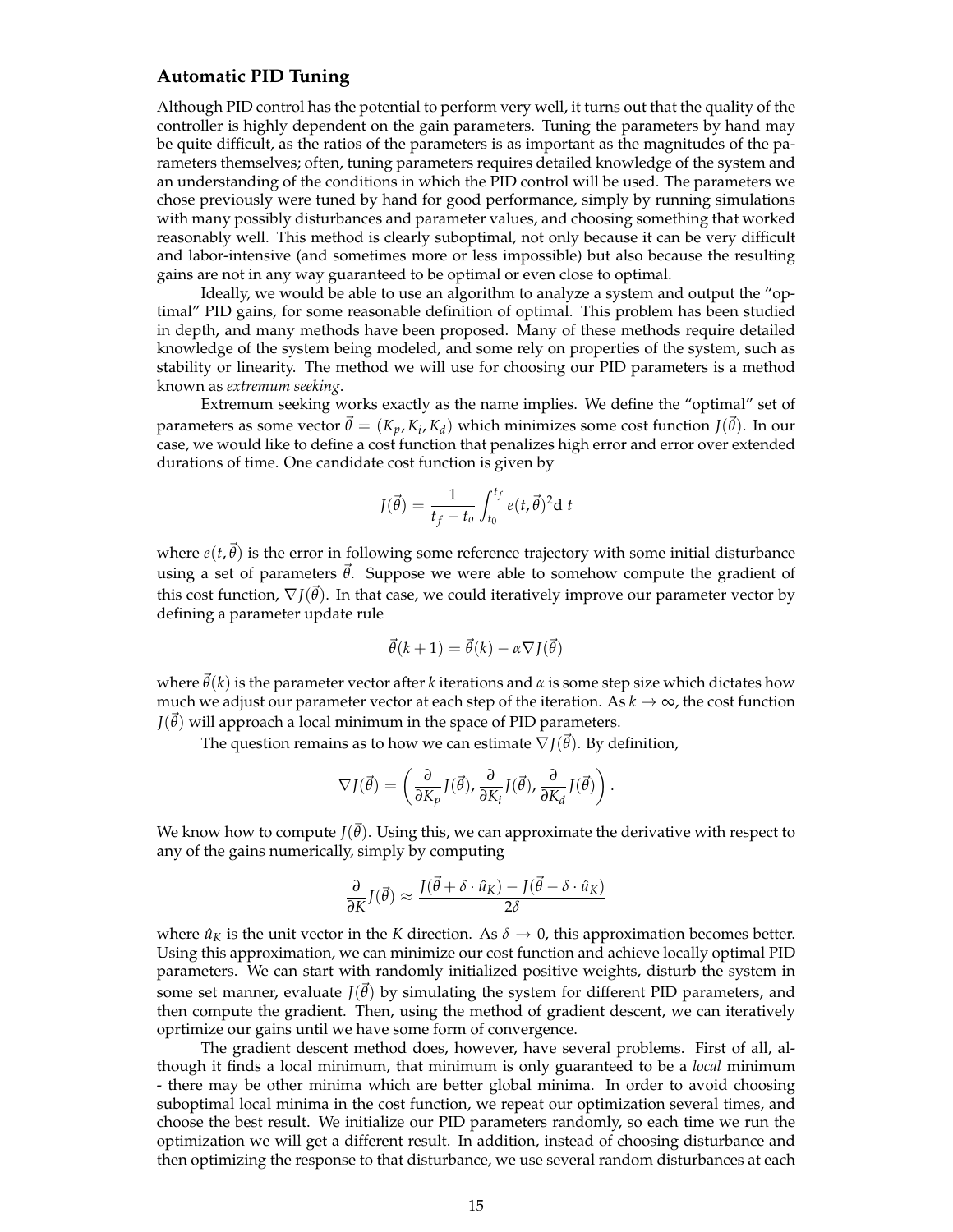iteration and use the average response to compute costs and gradients. This ensures that our parameters are general and not optimized for a specific disturbance. In addition, we vary the step size and the number of disturbances to try per iteration, in order to increase the sensitivity of our results as our iteration continues. We stop iterations when we detect a steady state, which we do by computing a linear regression on the most recent costs and iterating until the slope is statistically indistinguishable from zero using a 99% confidence interval.

Using our quadcopter simulation, we can define a function that computes the cost for a given set of PID parameters.

```
1 function J = \text{cost}(\text{theta})2 % Create a controller using the given gains.
       control = controller('pid', theta(1), theta(2), theta(3));
4
       5 % Perform a simulation.
       data = simulate(control);7
8 8 Compute the integral, \frac{1}{t_f - t_0} \int_{t_0}^{t_f} e(t)^2 dtt0 = 0;10 \text{tf} = 1;11 J = 1/(tf - t0) * sum(data.theta(data.t >= t0 & data.t <= tf) .^ 2) * data.dt;
12 end
```
We can use this function to approximate a derivative with respect to a gain:

```
1 % Compute derivative with respect to first parameter.
2 delta = 0.01;
3 \text{ var} = [1, 0, 0];derivative = (cost(theta + delta * var) - cost(theta - delta * var)) / (2 * delta);
```
We can then use our gradient descent method (with all modifications described above) to minimize the cost function and obtain a good set of PID parameters. We can verify that our tuning method is working by visualizing the cost function versus the iteration number, and seeing that the cost function is indeed going down and stabilizing at a local minimum.



Cost function plotted as a function of iteration number, along with moving average. Tuning stops when the slope of the moving average becomes statistically indistinguishable from zero with a 99% confidence interval.

We can compare the manually-chosen PID parameters with those designed by the algorithm.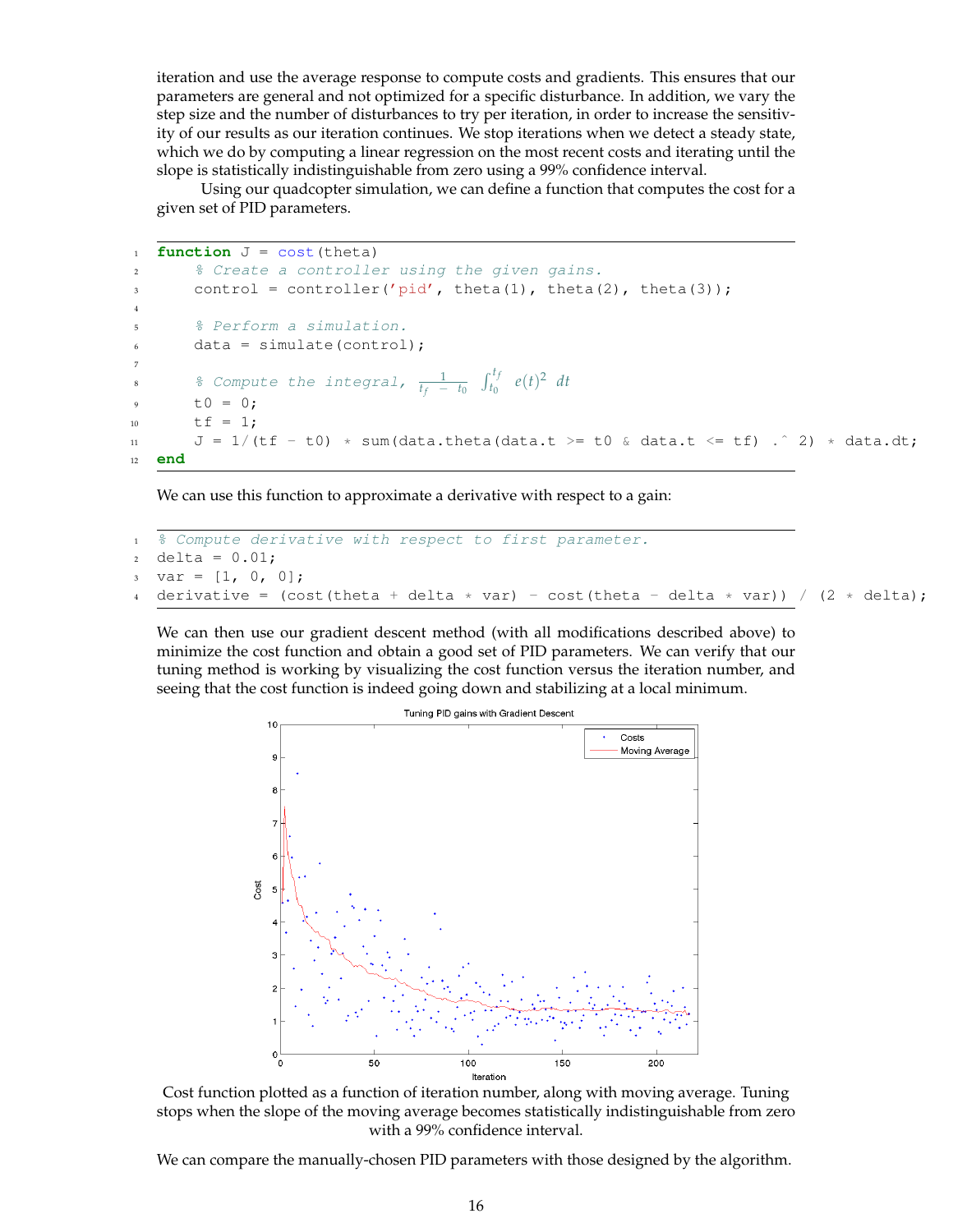

Top: Angular velocities and angular displacements, using manually tuned PID controller. Bottom: Angular velocities and angular displacements, using automatically tuned PID controller.

The automatically-chosen PID parameters do significantly better overall. They have significantly smaller swings in value, overshoot significantly less, and converge faster. However, the error in the angular displacement takes longer to converge to zero with the automatically tuned parameters than with the manually turned parameters, although the initial convergence is much better when the parameters are chosen via gradient descent. This is due to the fact that our cost function emphasizes squared error, and thus gives priority to minimizing overall error magnitude rather than long-term convergence. We could easily modify our cost function to give higher priority to long-term error, in which case the automatically-tuned parameters are likely to do better.